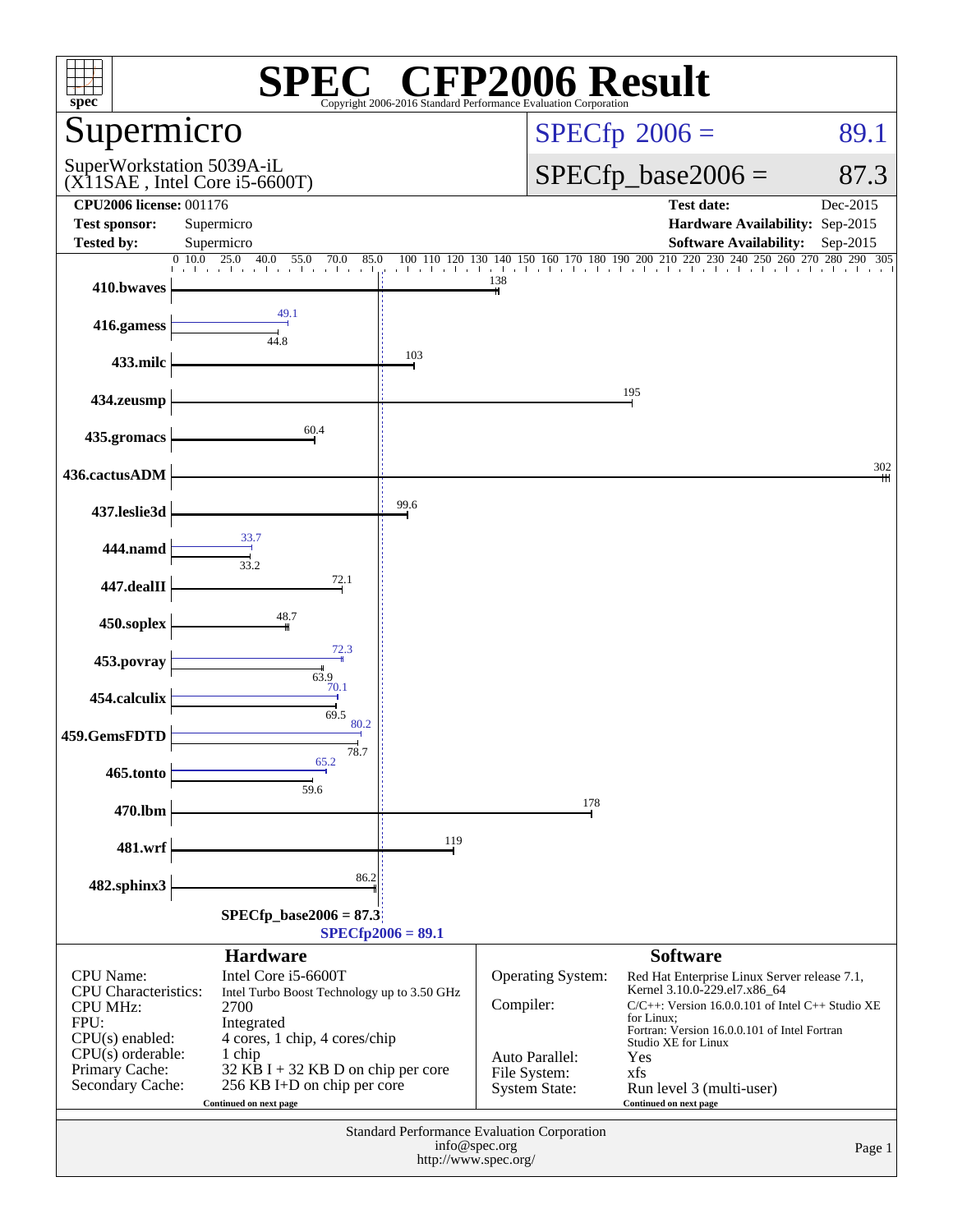

# Supermicro

#### (X11SAE , Intel Core i5-6600T) SuperWorkstation 5039A-iL

### $SPECTp2006 = 89.1$

## $SPECTp\_base2006 = 87.3$

| <b>CPU2006 license: 001176</b> |                                     |                       | <b>Test date:</b><br>Dec-2015               |
|--------------------------------|-------------------------------------|-----------------------|---------------------------------------------|
| <b>Test sponsor:</b>           | Supermicro                          |                       | Hardware Availability: Sep-2015             |
| <b>Tested by:</b>              | Supermicro                          |                       | <b>Software Availability:</b><br>$Sep-2015$ |
| L3 Cache:                      | $6 \text{ MB I+D}$ on chip per chip | <b>Base Pointers:</b> | $64$ -bit                                   |
| Other Cache:                   | None                                | Peak Pointers:        | $32/64$ -bit                                |
| Memory:                        | 16 GB (4 x 4 GB 1Rx8 PC4-2133P-U)   | Other Software:       | None                                        |
| Disk Subsystem:                | 1 x 1000 GB SATA III, 7200 RPM      |                       |                                             |
| Other Hardware:                | None                                |                       |                                             |

| <b>Results Table</b>                                                                                     |                |              |                |       |                |              |                |              |                |              |                |              |
|----------------------------------------------------------------------------------------------------------|----------------|--------------|----------------|-------|----------------|--------------|----------------|--------------|----------------|--------------|----------------|--------------|
|                                                                                                          | <b>Base</b>    |              |                |       |                | <b>Peak</b>  |                |              |                |              |                |              |
| <b>Benchmark</b>                                                                                         | <b>Seconds</b> | <b>Ratio</b> | <b>Seconds</b> | Ratio | <b>Seconds</b> | <b>Ratio</b> | <b>Seconds</b> | <b>Ratio</b> | <b>Seconds</b> | <b>Ratio</b> | <b>Seconds</b> | <b>Ratio</b> |
| 410.bwayes                                                                                               | 99.0           | 137          | 98.3           | 138   | 98.4           | 138          | 99.0           | 137          | 98.3           | 138          | 98.4           | <u>138</u>   |
| 416.gamess                                                                                               | 436            | 44.9         | 437            | 44.8  | 437            | 44.8         | 399            | 49.1         | 398            | 49.2         | 399            | 49.1         |
| $433$ .milc                                                                                              | 89.5           | 103          | 89.7           | 102   | 89.3           | 103          | 89.5           | 103          | 89.7           | 102          | 89.3           | 103          |
| 434.zeusmp                                                                                               | 46.8           | 195          | 46.7           | 195   | 46.8           | 195          | 46.8           | <b>195</b>   | 46.7           | 195          | 46.8           | 195          |
| 435.gromacs                                                                                              | 118            | 60.4         | 118            | 60.4  | 118            | 60.6         | 118            | 60.4         | 118            | 60.4         | 118            | 60.6         |
| 436.cactusADM                                                                                            | 39.8           | 301          | 39.6           | 302   | 39.4           | 303          | 39.8           | 301          | 39.6           | 302          | 39.4           | 303          |
| 437.leslie3d                                                                                             | 94.4           | 99.6         | 94.4           | 99.5  | 94.3           | 99.7         | 94.4           | 99.6         | 94.4           | 99.5         | 94.3           | 99.7         |
| 444.namd                                                                                                 | 242            | 33.1         | 242            | 33.2  | 242            | 33.2         | 237            | 33.8         | 238            | 33.7         | 238            | 33.7         |
| 447.dealII                                                                                               | 159            | 72.1         | 159            | 72.1  | 158            | 72.2         | 159            | 72.1         | 159            | 72.1         | 158            | 72.2         |
| $450$ .soplex                                                                                            | 169            | 49.3         | 173            | 48.1  | 171            | 48.7         | 169            | 49.3         | 173            | 48.1         | 171            | 48.7         |
| 453.povray                                                                                               | 83.2           | 63.9         | 83.1           | 64.0  | 83.9           | 63.4         | 74.1           | 71.8         | 73.6           | 72.3         | 73.4           | 72.5         |
| 454.calculix                                                                                             | 119            | 69.5         | 119            | 69.5  | 119            | 69.4         | 118            | 70.1         | 117            | 70.2         | <b>118</b>     | 70.1         |
| 459.GemsFDTD                                                                                             | 135            | 78.5         | 135            | 78.8  | 135            | 78.7         | 132            | 80.2         | 132            | 80.2         | 132            | 80.2         |
| 465.tonto                                                                                                | 165            | 59.5         | 165            | 59.6  | 165            | 59.6         | 151            | 65.2         | 151            | 65.2         | 150            | 65.4         |
| 470.1bm                                                                                                  | 77.3           | 178          | 77.4           | 178   | 77.4           | 177          | 77.3           | 178          | 77.4           | <b>178</b>   | 77.4           | 177          |
| 481.wrf                                                                                                  | 93.7           | 119          | 93.7           | 119   | 93.8           | 119          | 93.7           | <b>119</b>   | 93.7           | 119          | 93.8           | 119          |
| 482.sphinx3                                                                                              | 226            | 86.2         | 226            | 86.2  | 228            | 85.6         | 226            | 86.2         | 226            | 86.2         | 228            | 85.6         |
| Results appear in the order in which they were run. Bold underlined text indicates a median measurement. |                |              |                |       |                |              |                |              |                |              |                |              |

#### **[Operating System Notes](http://www.spec.org/auto/cpu2006/Docs/result-fields.html#OperatingSystemNotes)**

Stack size set to unlimited using "ulimit -s unlimited"

#### **[Platform Notes](http://www.spec.org/auto/cpu2006/Docs/result-fields.html#PlatformNotes)**

 Sysinfo program /home/cpu2006/config/sysinfo.rev6914 \$Rev: 6914 \$ \$Date:: 2014-06-25 #\$ e3fbb8667b5a285932ceab81e28219e1 running on localhost.localdomain Thu Dec 17 17:10:31 2015

 This section contains SUT (System Under Test) info as seen by some common utilities. To remove or add to this section, see: <http://www.spec.org/cpu2006/Docs/config.html#sysinfo>

 From /proc/cpuinfo model name : Intel(R) Core(TM) i5-6600T CPU @ 2.70GHz

Continued on next page

Standard Performance Evaluation Corporation [info@spec.org](mailto:info@spec.org) <http://www.spec.org/>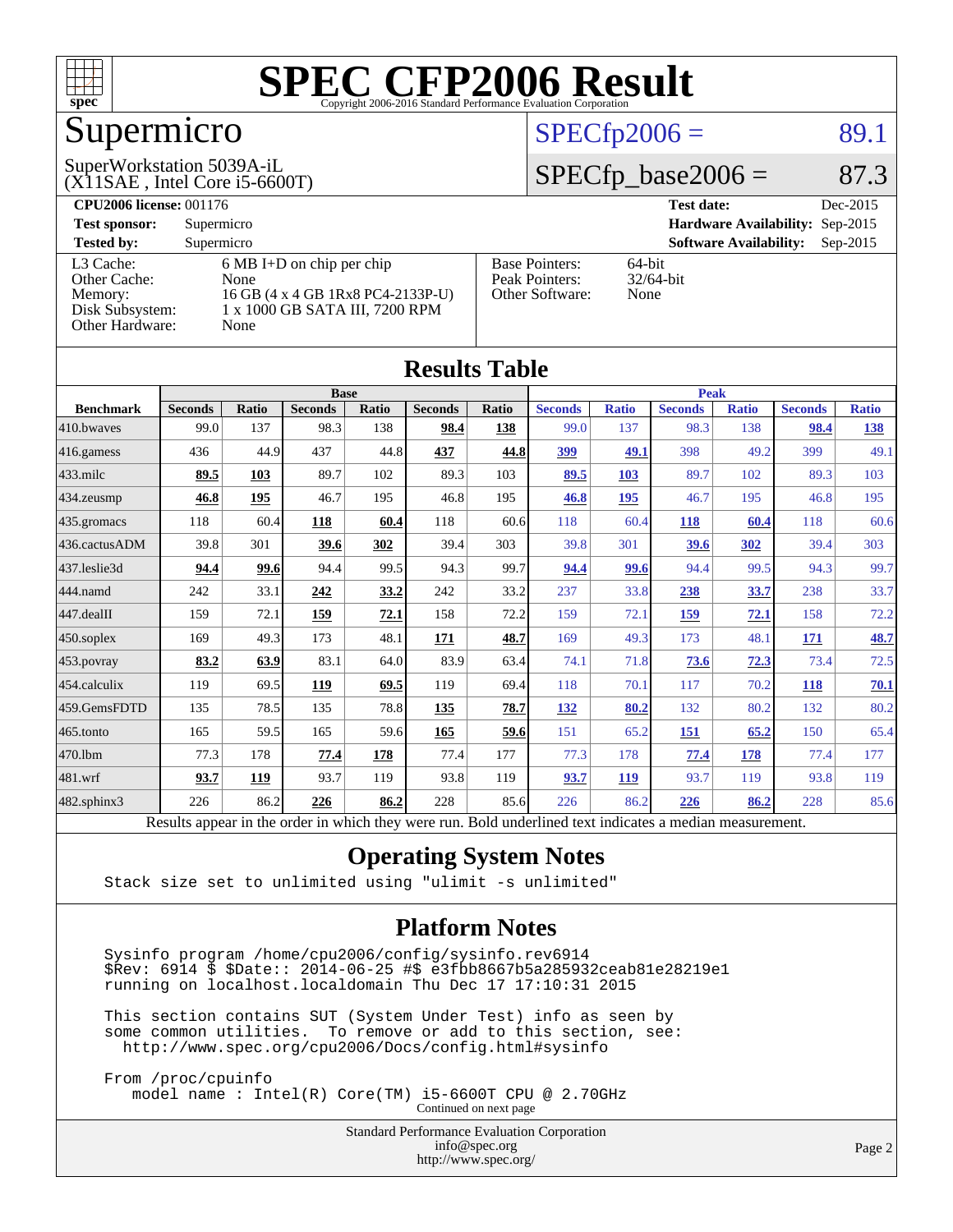

#### Supermicro

 $SPECTp2006 = 89.1$ 

(X11SAE , Intel Core i5-6600T) SuperWorkstation 5039A-iL

 $SPECTp\_base2006 = 87.3$ 

#### **[CPU2006 license:](http://www.spec.org/auto/cpu2006/Docs/result-fields.html#CPU2006license)** 001176 **[Test date:](http://www.spec.org/auto/cpu2006/Docs/result-fields.html#Testdate)** Dec-2015

**[Test sponsor:](http://www.spec.org/auto/cpu2006/Docs/result-fields.html#Testsponsor)** Supermicro **[Hardware Availability:](http://www.spec.org/auto/cpu2006/Docs/result-fields.html#HardwareAvailability)** Sep-2015 **[Tested by:](http://www.spec.org/auto/cpu2006/Docs/result-fields.html#Testedby)** Supermicro **[Software Availability:](http://www.spec.org/auto/cpu2006/Docs/result-fields.html#SoftwareAvailability)** Sep-2015

#### **[Platform Notes \(Continued\)](http://www.spec.org/auto/cpu2006/Docs/result-fields.html#PlatformNotes)**

Standard Performance Evaluation Corporation [info@spec.org](mailto:info@spec.org) 1 "physical id"s (chips) 4 "processors" cores, siblings (Caution: counting these is hw and system dependent. The following excerpts from /proc/cpuinfo might not be reliable. Use with caution.) cpu cores : 4 siblings : 4 physical 0: cores 0 1 2 3 cache size : 6144 KB From /proc/meminfo<br>MemTotal: 16039784 kB HugePages\_Total: 0<br>Hugepagesize: 2048 kB Hugepagesize: From /etc/\*release\* /etc/\*version\* os-release: NAME="Red Hat Enterprise Linux Server" VERSION="7.1 (Maipo)" ID="rhel" ID\_LIKE="fedora" VERSION\_ID="7.1" PRETTY\_NAME="Red Hat Enterprise Linux Server 7.1 (Maipo)" ANSI\_COLOR="0;31" CPE\_NAME="cpe:/o:redhat:enterprise\_linux:7.1:GA:server" redhat-release: Red Hat Enterprise Linux Server release 7.1 (Maipo) system-release: Red Hat Enterprise Linux Server release 7.1 (Maipo) system-release-cpe: cpe:/o:redhat:enterprise\_linux:7.1:ga:server uname -a: Linux localhost.localdomain 3.10.0-229.el7.x86\_64 #1 SMP Thu Jan 29 18:37:38 EST 2015 x86\_64 x86\_64 x86\_64 GNU/Linux run-level 3 Dec 17 06:58 SPEC is set to: /home/cpu2006 Filesystem Type Size Used Avail Use% Mounted on<br>
/dev/mapper/rhel-home xfs 850G 5.1G 845G 1% /home  $/$ dev/mapper/rhel-home  $x$ fs Additional information from dmidecode: Warning: Use caution when you interpret this section. The 'dmidecode' program reads system data which is "intended to allow hardware to be accurately determined", but the intent may not be met, as there are frequent changes to hardware, firmware, and the "DMTF SMBIOS" standard. BIOS American Megatrends Inc. 1.0a 12/01/2015 Memory: 4x Samsung M378A5143DB0-CPB 4 GB 1 rank 2133 MHz (End of data from sysinfo program)

<http://www.spec.org/>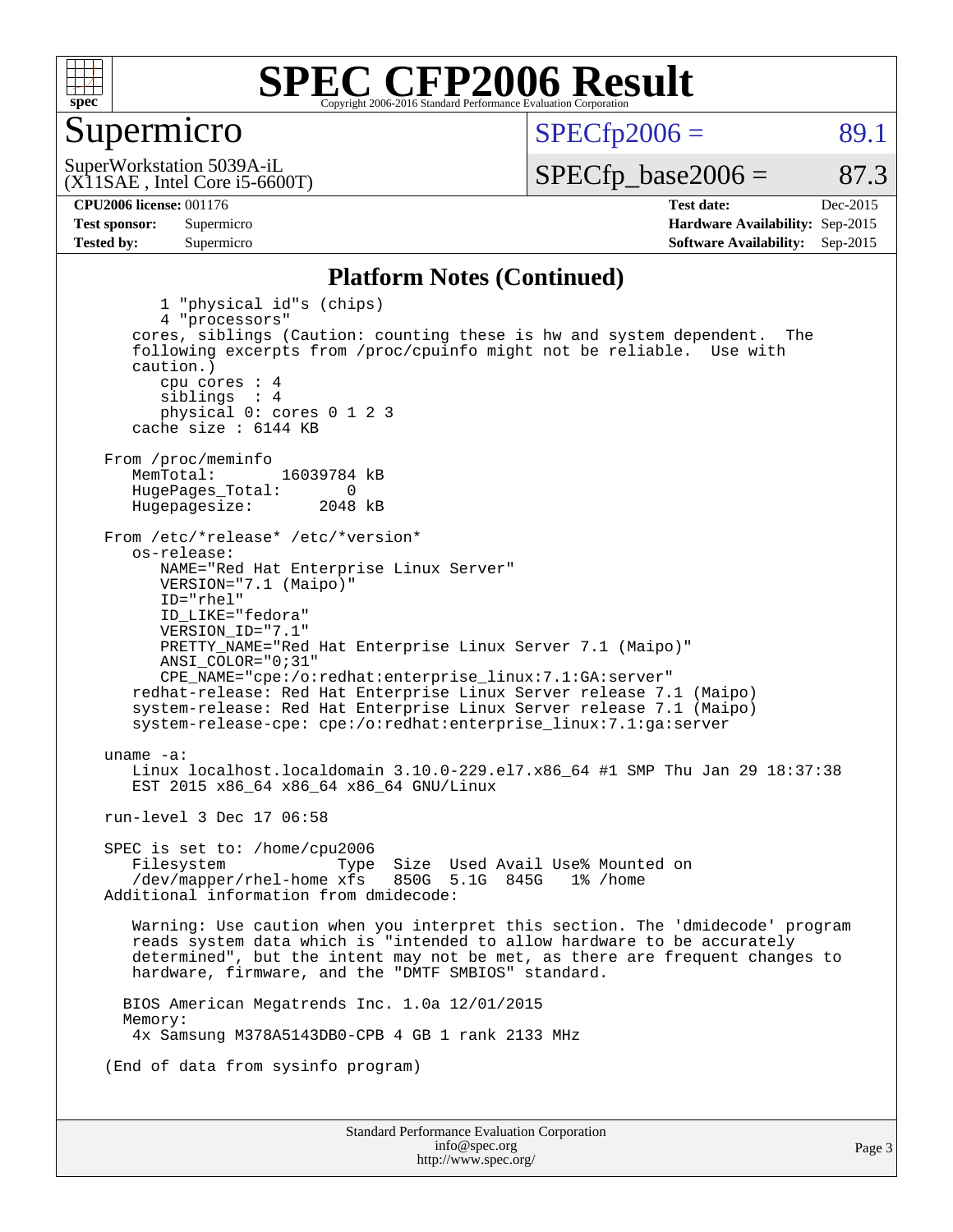

# Supermicro

 $SPECTp2006 = 89.1$ 

#### (X11SAE , Intel Core i5-6600T) SuperWorkstation 5039A-iL

 $SPECfp\_base2006 = 87.3$ 

#### **[CPU2006 license:](http://www.spec.org/auto/cpu2006/Docs/result-fields.html#CPU2006license)** 001176 **[Test date:](http://www.spec.org/auto/cpu2006/Docs/result-fields.html#Testdate)** Dec-2015

**[Test sponsor:](http://www.spec.org/auto/cpu2006/Docs/result-fields.html#Testsponsor)** Supermicro **[Hardware Availability:](http://www.spec.org/auto/cpu2006/Docs/result-fields.html#HardwareAvailability)** Sep-2015 **[Tested by:](http://www.spec.org/auto/cpu2006/Docs/result-fields.html#Testedby)** Supermicro **Supermicro [Software Availability:](http://www.spec.org/auto/cpu2006/Docs/result-fields.html#SoftwareAvailability)** Sep-2015

#### **[General Notes](http://www.spec.org/auto/cpu2006/Docs/result-fields.html#GeneralNotes)**

Environment variables set by runspec before the start of the run: KMP\_AFFINITY = "granularity=fine,compact,1,0" LD\_LIBRARY\_PATH = "/home/cpu2006/libs/32:/home/cpu2006/libs/64:/home/cpu2006/sh" OMP\_NUM\_THREADS = "4"

 Binaries compiled on a system with 1x Intel Core i5-4670K CPU + 32GB memory using RedHat EL 7.1 Transparent Huge Pages enabled with: echo always > /sys/kernel/mm/transparent\_hugepage/enabled

#### **[Base Compiler Invocation](http://www.spec.org/auto/cpu2006/Docs/result-fields.html#BaseCompilerInvocation)**

[C benchmarks](http://www.spec.org/auto/cpu2006/Docs/result-fields.html#Cbenchmarks):  $-m64$ 

[C++ benchmarks:](http://www.spec.org/auto/cpu2006/Docs/result-fields.html#CXXbenchmarks) [icpc -m64](http://www.spec.org/cpu2006/results/res2016q1/cpu2006-20151223-38506.flags.html#user_CXXbase_intel_icpc_64bit_bedb90c1146cab66620883ef4f41a67e)

[Fortran benchmarks](http://www.spec.org/auto/cpu2006/Docs/result-fields.html#Fortranbenchmarks): [ifort -m64](http://www.spec.org/cpu2006/results/res2016q1/cpu2006-20151223-38506.flags.html#user_FCbase_intel_ifort_64bit_ee9d0fb25645d0210d97eb0527dcc06e)

[Benchmarks using both Fortran and C](http://www.spec.org/auto/cpu2006/Docs/result-fields.html#BenchmarksusingbothFortranandC): [icc -m64](http://www.spec.org/cpu2006/results/res2016q1/cpu2006-20151223-38506.flags.html#user_CC_FCbase_intel_icc_64bit_0b7121f5ab7cfabee23d88897260401c) [ifort -m64](http://www.spec.org/cpu2006/results/res2016q1/cpu2006-20151223-38506.flags.html#user_CC_FCbase_intel_ifort_64bit_ee9d0fb25645d0210d97eb0527dcc06e)

## **[Base Portability Flags](http://www.spec.org/auto/cpu2006/Docs/result-fields.html#BasePortabilityFlags)**

| 410.bwaves: -DSPEC CPU LP64                 |                                                                |
|---------------------------------------------|----------------------------------------------------------------|
| 416.gamess: -DSPEC_CPU_LP64                 |                                                                |
| 433.milc: -DSPEC CPU LP64                   |                                                                |
| 434.zeusmp: -DSPEC_CPU_LP64                 |                                                                |
| 435.gromacs: -DSPEC_CPU_LP64 -nofor_main    |                                                                |
| 436.cactusADM: -DSPEC CPU LP64 -nofor main  |                                                                |
| 437.leslie3d: -DSPEC CPU LP64               |                                                                |
| 444.namd: -DSPEC CPU LP64                   |                                                                |
| 447.dealII: -DSPEC CPU LP64                 |                                                                |
| 450.soplex: -DSPEC_CPU_LP64                 |                                                                |
| 453.povray: -DSPEC_CPU_LP64                 |                                                                |
| 454.calculix: - DSPEC CPU LP64 - nofor main |                                                                |
| 459. GemsFDTD: - DSPEC CPU LP64             |                                                                |
| 465.tonto: - DSPEC CPU LP64                 |                                                                |
| 470.1bm: - DSPEC CPU LP64                   |                                                                |
|                                             | 481.wrf: -DSPEC_CPU_LP64 -DSPEC_CPU_CASE_FLAG -DSPEC_CPU_LINUX |
| 482.sphinx3: -DSPEC_CPU_LP64                |                                                                |
|                                             |                                                                |

| <b>Standard Performance Evaluation Corporation</b> |
|----------------------------------------------------|
| info@spec.org                                      |
| http://www.spec.org/                               |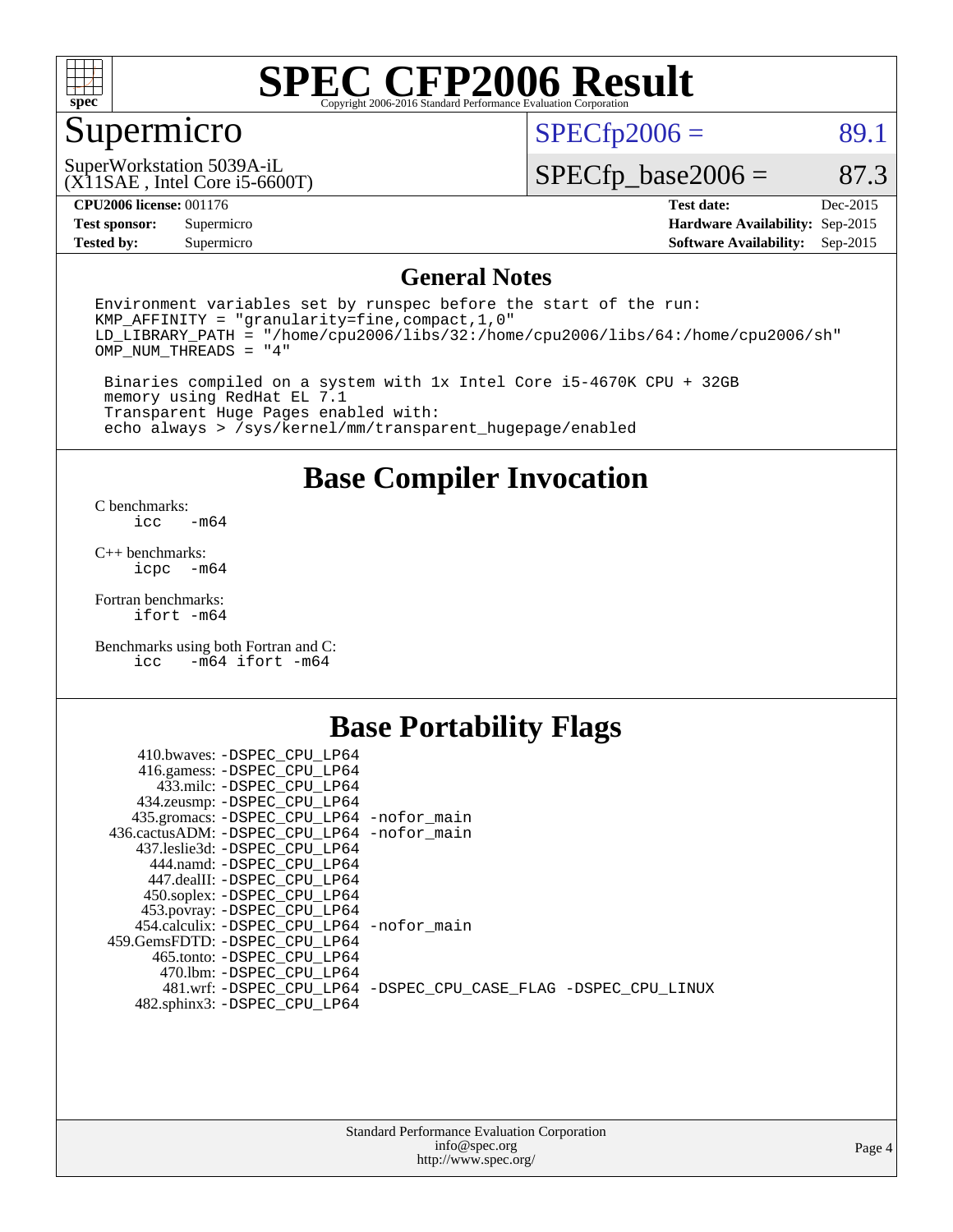

### Supermicro

 $SPECTp2006 = 89.1$ 

(X11SAE , Intel Core i5-6600T) SuperWorkstation 5039A-iL

 $SPECTp\_base2006 = 87.3$ 

**[CPU2006 license:](http://www.spec.org/auto/cpu2006/Docs/result-fields.html#CPU2006license)** 001176 **[Test date:](http://www.spec.org/auto/cpu2006/Docs/result-fields.html#Testdate)** Dec-2015 **[Test sponsor:](http://www.spec.org/auto/cpu2006/Docs/result-fields.html#Testsponsor)** Supermicro **[Hardware Availability:](http://www.spec.org/auto/cpu2006/Docs/result-fields.html#HardwareAvailability)** Sep-2015 **[Tested by:](http://www.spec.org/auto/cpu2006/Docs/result-fields.html#Testedby)** Supermicro **Supermicro [Software Availability:](http://www.spec.org/auto/cpu2006/Docs/result-fields.html#SoftwareAvailability)** Sep-2015

## **[Base Optimization Flags](http://www.spec.org/auto/cpu2006/Docs/result-fields.html#BaseOptimizationFlags)**

[C benchmarks](http://www.spec.org/auto/cpu2006/Docs/result-fields.html#Cbenchmarks): [-xCORE-AVX2](http://www.spec.org/cpu2006/results/res2016q1/cpu2006-20151223-38506.flags.html#user_CCbase_f-xAVX2_5f5fc0cbe2c9f62c816d3e45806c70d7) [-ipo](http://www.spec.org/cpu2006/results/res2016q1/cpu2006-20151223-38506.flags.html#user_CCbase_f-ipo) [-O3](http://www.spec.org/cpu2006/results/res2016q1/cpu2006-20151223-38506.flags.html#user_CCbase_f-O3) [-no-prec-div](http://www.spec.org/cpu2006/results/res2016q1/cpu2006-20151223-38506.flags.html#user_CCbase_f-no-prec-div) [-parallel](http://www.spec.org/cpu2006/results/res2016q1/cpu2006-20151223-38506.flags.html#user_CCbase_f-parallel) [-opt-prefetch](http://www.spec.org/cpu2006/results/res2016q1/cpu2006-20151223-38506.flags.html#user_CCbase_f-opt-prefetch) [-ansi-alias](http://www.spec.org/cpu2006/results/res2016q1/cpu2006-20151223-38506.flags.html#user_CCbase_f-ansi-alias)

[C++ benchmarks:](http://www.spec.org/auto/cpu2006/Docs/result-fields.html#CXXbenchmarks) [-xCORE-AVX2](http://www.spec.org/cpu2006/results/res2016q1/cpu2006-20151223-38506.flags.html#user_CXXbase_f-xAVX2_5f5fc0cbe2c9f62c816d3e45806c70d7) [-ipo](http://www.spec.org/cpu2006/results/res2016q1/cpu2006-20151223-38506.flags.html#user_CXXbase_f-ipo) [-O3](http://www.spec.org/cpu2006/results/res2016q1/cpu2006-20151223-38506.flags.html#user_CXXbase_f-O3) [-no-prec-div](http://www.spec.org/cpu2006/results/res2016q1/cpu2006-20151223-38506.flags.html#user_CXXbase_f-no-prec-div) [-opt-prefetch](http://www.spec.org/cpu2006/results/res2016q1/cpu2006-20151223-38506.flags.html#user_CXXbase_f-opt-prefetch) [-ansi-alias](http://www.spec.org/cpu2006/results/res2016q1/cpu2006-20151223-38506.flags.html#user_CXXbase_f-ansi-alias)

[Fortran benchmarks](http://www.spec.org/auto/cpu2006/Docs/result-fields.html#Fortranbenchmarks): [-xCORE-AVX2](http://www.spec.org/cpu2006/results/res2016q1/cpu2006-20151223-38506.flags.html#user_FCbase_f-xAVX2_5f5fc0cbe2c9f62c816d3e45806c70d7) [-ipo](http://www.spec.org/cpu2006/results/res2016q1/cpu2006-20151223-38506.flags.html#user_FCbase_f-ipo) [-O3](http://www.spec.org/cpu2006/results/res2016q1/cpu2006-20151223-38506.flags.html#user_FCbase_f-O3) [-no-prec-div](http://www.spec.org/cpu2006/results/res2016q1/cpu2006-20151223-38506.flags.html#user_FCbase_f-no-prec-div) [-parallel](http://www.spec.org/cpu2006/results/res2016q1/cpu2006-20151223-38506.flags.html#user_FCbase_f-parallel) [-opt-prefetch](http://www.spec.org/cpu2006/results/res2016q1/cpu2006-20151223-38506.flags.html#user_FCbase_f-opt-prefetch)

[Benchmarks using both Fortran and C](http://www.spec.org/auto/cpu2006/Docs/result-fields.html#BenchmarksusingbothFortranandC): [-xCORE-AVX2](http://www.spec.org/cpu2006/results/res2016q1/cpu2006-20151223-38506.flags.html#user_CC_FCbase_f-xAVX2_5f5fc0cbe2c9f62c816d3e45806c70d7) [-ipo](http://www.spec.org/cpu2006/results/res2016q1/cpu2006-20151223-38506.flags.html#user_CC_FCbase_f-ipo) [-O3](http://www.spec.org/cpu2006/results/res2016q1/cpu2006-20151223-38506.flags.html#user_CC_FCbase_f-O3) [-no-prec-div](http://www.spec.org/cpu2006/results/res2016q1/cpu2006-20151223-38506.flags.html#user_CC_FCbase_f-no-prec-div) [-parallel](http://www.spec.org/cpu2006/results/res2016q1/cpu2006-20151223-38506.flags.html#user_CC_FCbase_f-parallel) [-opt-prefetch](http://www.spec.org/cpu2006/results/res2016q1/cpu2006-20151223-38506.flags.html#user_CC_FCbase_f-opt-prefetch)

[-ansi-alias](http://www.spec.org/cpu2006/results/res2016q1/cpu2006-20151223-38506.flags.html#user_CC_FCbase_f-ansi-alias)

## **[Peak Compiler Invocation](http://www.spec.org/auto/cpu2006/Docs/result-fields.html#PeakCompilerInvocation)**

[C benchmarks](http://www.spec.org/auto/cpu2006/Docs/result-fields.html#Cbenchmarks):  $\text{icc}$   $-\text{m64}$ 

[C++ benchmarks:](http://www.spec.org/auto/cpu2006/Docs/result-fields.html#CXXbenchmarks) [icpc -m64](http://www.spec.org/cpu2006/results/res2016q1/cpu2006-20151223-38506.flags.html#user_CXXpeak_intel_icpc_64bit_bedb90c1146cab66620883ef4f41a67e)

[Fortran benchmarks](http://www.spec.org/auto/cpu2006/Docs/result-fields.html#Fortranbenchmarks): [ifort -m64](http://www.spec.org/cpu2006/results/res2016q1/cpu2006-20151223-38506.flags.html#user_FCpeak_intel_ifort_64bit_ee9d0fb25645d0210d97eb0527dcc06e)

[Benchmarks using both Fortran and C](http://www.spec.org/auto/cpu2006/Docs/result-fields.html#BenchmarksusingbothFortranandC): [icc -m64](http://www.spec.org/cpu2006/results/res2016q1/cpu2006-20151223-38506.flags.html#user_CC_FCpeak_intel_icc_64bit_0b7121f5ab7cfabee23d88897260401c) [ifort -m64](http://www.spec.org/cpu2006/results/res2016q1/cpu2006-20151223-38506.flags.html#user_CC_FCpeak_intel_ifort_64bit_ee9d0fb25645d0210d97eb0527dcc06e)

## **[Peak Portability Flags](http://www.spec.org/auto/cpu2006/Docs/result-fields.html#PeakPortabilityFlags)**

Same as Base Portability Flags

## **[Peak Optimization Flags](http://www.spec.org/auto/cpu2006/Docs/result-fields.html#PeakOptimizationFlags)**

[C benchmarks](http://www.spec.org/auto/cpu2006/Docs/result-fields.html#Cbenchmarks):

433.milc: basepeak = yes

 $470.$ lbm: basepeak = yes

482.sphinx3: basepeak = yes

[C++ benchmarks:](http://www.spec.org/auto/cpu2006/Docs/result-fields.html#CXXbenchmarks)

Continued on next page

Standard Performance Evaluation Corporation [info@spec.org](mailto:info@spec.org) <http://www.spec.org/>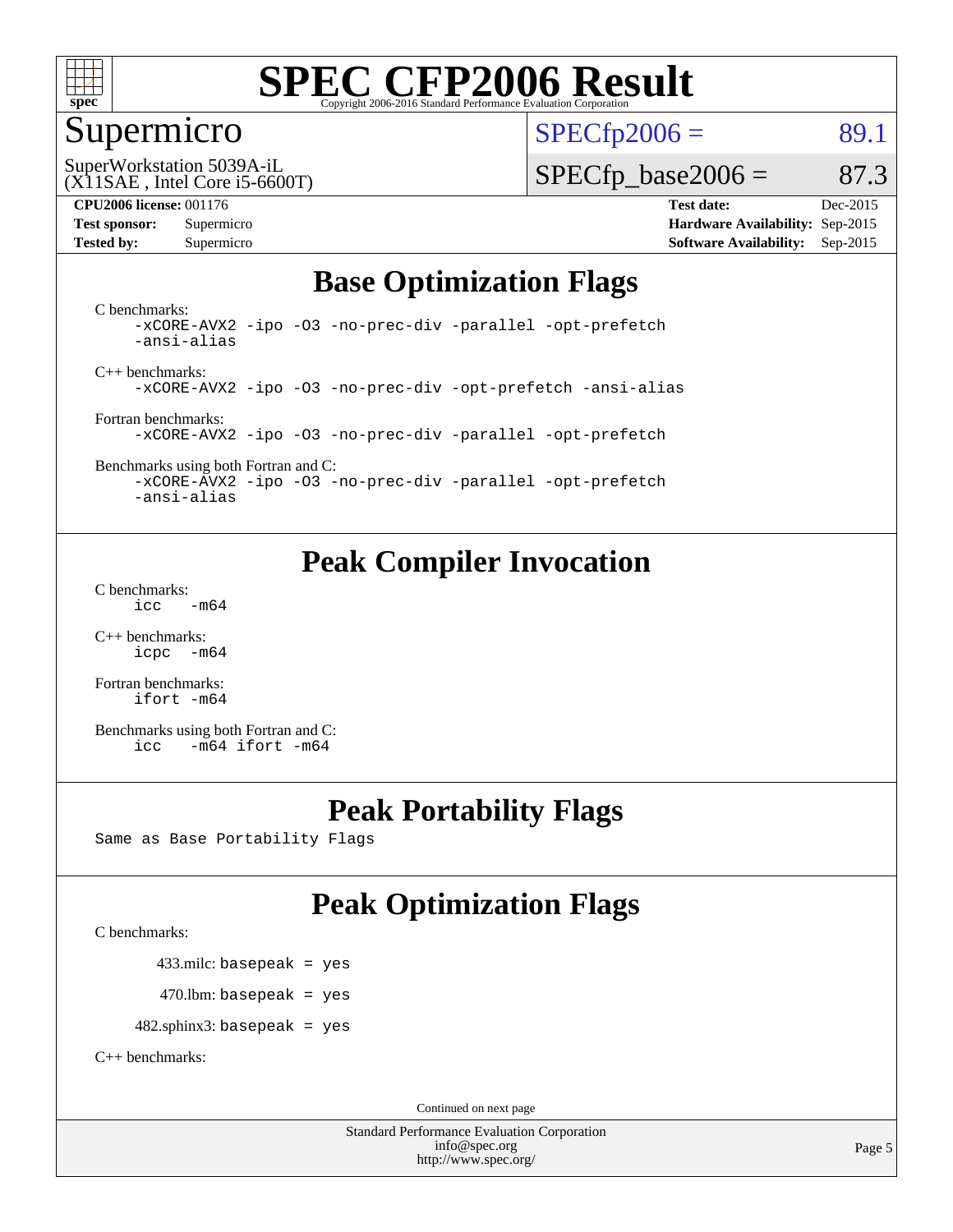

## Supermicro

 $SPECTp2006 = 89.1$ 

(X11SAE , Intel Core i5-6600T) SuperWorkstation 5039A-iL

 $SPECTp\_base2006 = 87.3$ 

**[CPU2006 license:](http://www.spec.org/auto/cpu2006/Docs/result-fields.html#CPU2006license)** 001176 **[Test date:](http://www.spec.org/auto/cpu2006/Docs/result-fields.html#Testdate)** Dec-2015 **[Test sponsor:](http://www.spec.org/auto/cpu2006/Docs/result-fields.html#Testsponsor)** Supermicro **[Hardware Availability:](http://www.spec.org/auto/cpu2006/Docs/result-fields.html#HardwareAvailability)** Sep-2015 **[Tested by:](http://www.spec.org/auto/cpu2006/Docs/result-fields.html#Testedby)** Supermicro **Supermicro [Software Availability:](http://www.spec.org/auto/cpu2006/Docs/result-fields.html#SoftwareAvailability)** Sep-2015

## **[Peak Optimization Flags \(Continued\)](http://www.spec.org/auto/cpu2006/Docs/result-fields.html#PeakOptimizationFlags)**

```
 444.namd: -xCORE-AVX2(pass 2) -prof-gen:threadsafe(pass 1)
               -ipo(pass 2) -03(pass 2) -no-prec-div(pass 2)
               -par-num-threads=1(pass 1) -prof-use(pass 2) -fno-alias
               -auto-ilp32
      447.dealII: basepeak = yes
      450.soplex: basepeak = yes
      453.povray: -xCORE-AVX2(pass 2) -prof-gen:threadsafe(pass 1)
               -no-prec-div(pass 2)-par-num-threads=1(pass 1) -prof-use(pass 2) -unroll4
               -ansi-alias
Fortran benchmarks: 
     410.bwaves: basepeak = yes 416.gamess: -xCORE-AVX2(pass 2) -prof-gen:threadsafe(pass 1)
               -ipo(pass 2) -03(pass 2) -no-prec-div(pass 2)-par-num-threads=1(pass 1) -prof-use(pass 2) -unroll2
               -inline-level=0 -scalar-rep-
      434.zeusmp: basepeak = yes
     437.leslie3d: basepeak = yes
  459.GemsFDTD: -xCORE-AVX2(pass 2) -prof-gen:threadsafe(pass 1)
               -i\text{po}(pass 2) -\tilde{O}3(pass 2)-no-prec-div(pass 2)
               -par-num-threads=1(pass 1) -prof-use(pass 2) -unroll2
               -inline-level=0 -opt-prefetch -parallel
        465.tonto: -xCORE-AVX2(pass 2) -prof-gen:threadsafe(pass 1)
               -no-prec-div(pass 2)-par-num-threads=1(pass 1) -prof-use(pass 2) -inline-calloc
               -opt-malloc-options=3 -auto -unroll4
Benchmarks using both Fortran and C: 
     435.gromacs: basepeak = yes
 436.cactusADM:basepeak = yes 454.calculix: -xCORE-AVX2 -ipo -O3 -no-prec-div -auto-ilp32 -ansi-alias
        481.wrf: basepeak = yes
```